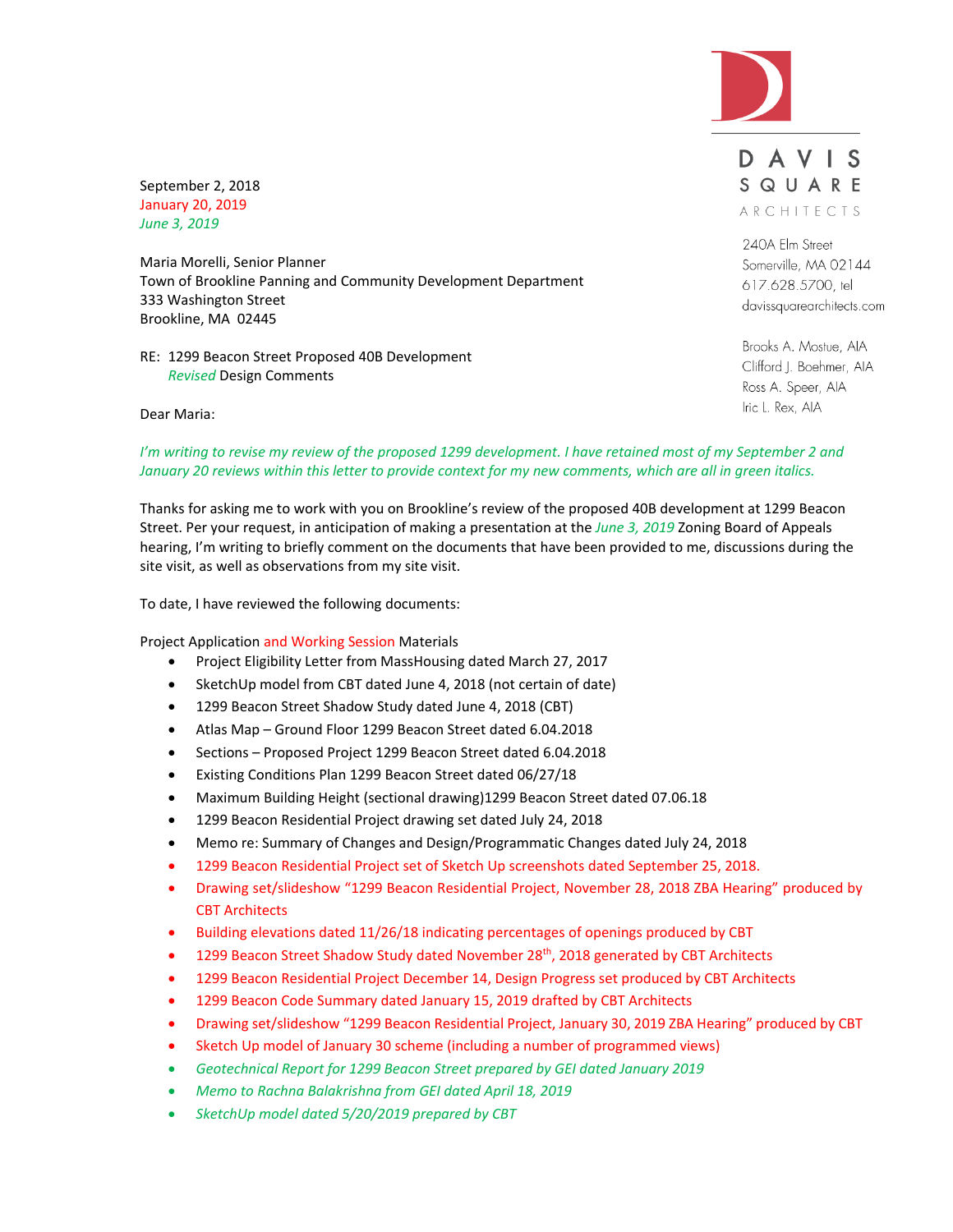- *1299 Beacon Residential Project 8-9 Story Option Floor Plans dated May 20, 2019 by CBT*
- *Enlarged Trash Rooms Plans dated 5/24/2019 produced by CBT*
- *Trash Collection plan, undated, from CBT*
- *Memo to Rachna Balakrishna from Simon Design Engineering dated May 24, 2019*
- *Construction Management Plan dated May 29, 2019, prepared by Hass Construction Company, Inc.*
- *Trash and Recycling Plan (narrative) dated May 29, 2019 prepared by Brighton Allston Properties LLC*
- *1299 Beacon Residential Project ZBA Presentation dated June 03, 2019*

## Consultant and Town Reports

- Parking Peer Review report from Walker Consultants dated June 28, 2018
- Traffic Peer Review report from Environmental Partners dated July 6, 2018
- Memo to Zoning Board of Appeals from Ashley Clark re: Trader Joe parking dated 06/29/2018
- Memo to Chief Morgan from DS Myles Murphy dated 7-2-18
- Memo to Zoning Board of Appeals from Daniel Bennett dated July 10, 2018
- Memo to Zoning Board of Appeals from Maria Morelli dated July 10, 2018
- Email to Maria Morelli from Todd Kirrane dated July 11, 2018
- Planning Department presentation to the Zoning Board of Appeals dated July 11, 2018
- Memo to Zoning Board of Appeals from Daniel Bennett dated September 5, 2018
- Memo to Zoning Board of Appeals from Maria Morelli dated September 5, 2018 (re: Preservation Commission review)
- Memo to James Fitzgerald from Arthur Stadig dated November 21, 2018 (re: parking)
- Letter to Rachna Balakrishna from VAI dated November 26, 2018
- Loading Zone Entry/Exit of Truck turning study (undated) from VAI
- Memo to Alison Steinfeld from James Fitzgerald dated November 27, 2018 (traffic)
- Email/review to Maria Morelli from Todd Kirrane dated November 27, 2018 (numerous attachments)
- Memo to Rachna Balakrishna from Alan Simon dated December 27, 2018 (revised January 15, 2019)
- *Letter Report to Maria Morelli from Fuss & O'Neill dated April 11, 2019*
- *Memo to James Fitzgerald from Arthur Stadig dated May 30, 2019*

Correspondence from the public and consultant to public

- Letters and emails to Planning Department and the Zoning Board of Appeals from Brookline residents (and Temple Sinai) dated from April 17, 2018 through June 27, 2018 (total of 24 documents, all in opposition to various aspects of the proposed development)
- Letter to Zoning Board of Appeals from John Gillon (Gillon Associates) dated June 28, 2018
- Letter to the Zoning Board of Appeals from Sullivan & Comerford, P.C. dated September 12, 2018.
- *Letter to James Geller (ZBA) from John Gillon (Gillon Associates) dated December 15, 2018*
- *Letter to Zoning Board of Appeals from Ramesh and Lisa Shivdasani dated January 26, 2019*
- *Letter to Zoning Board of Appeals from Janet Schwartz dated January 26, 2019*
- *Email to Maria Morelli from Beth Kates dated January 30, 2019*
- *Letter to Mr. Geller (and ZBA) from 11 Longwood Avenue Condominium Association received Jan.30, 2019*
- *Letter to ZBA and Building Department from Rav & Associates dated February 11, 2019*
- *Email to ZBA from Roslyn/Stuart Orkin dated February 15, 2019*
- *Email to Maria Morelli from Amy Schottenfels dated February 20, 2019*
- *Letter to ZBA from Ramesh and Lisa Shivdasani dated February 25, 2019*
- *Letter to Louis Martin (DHCD) from Walter Sullivan dated March 6, 2019*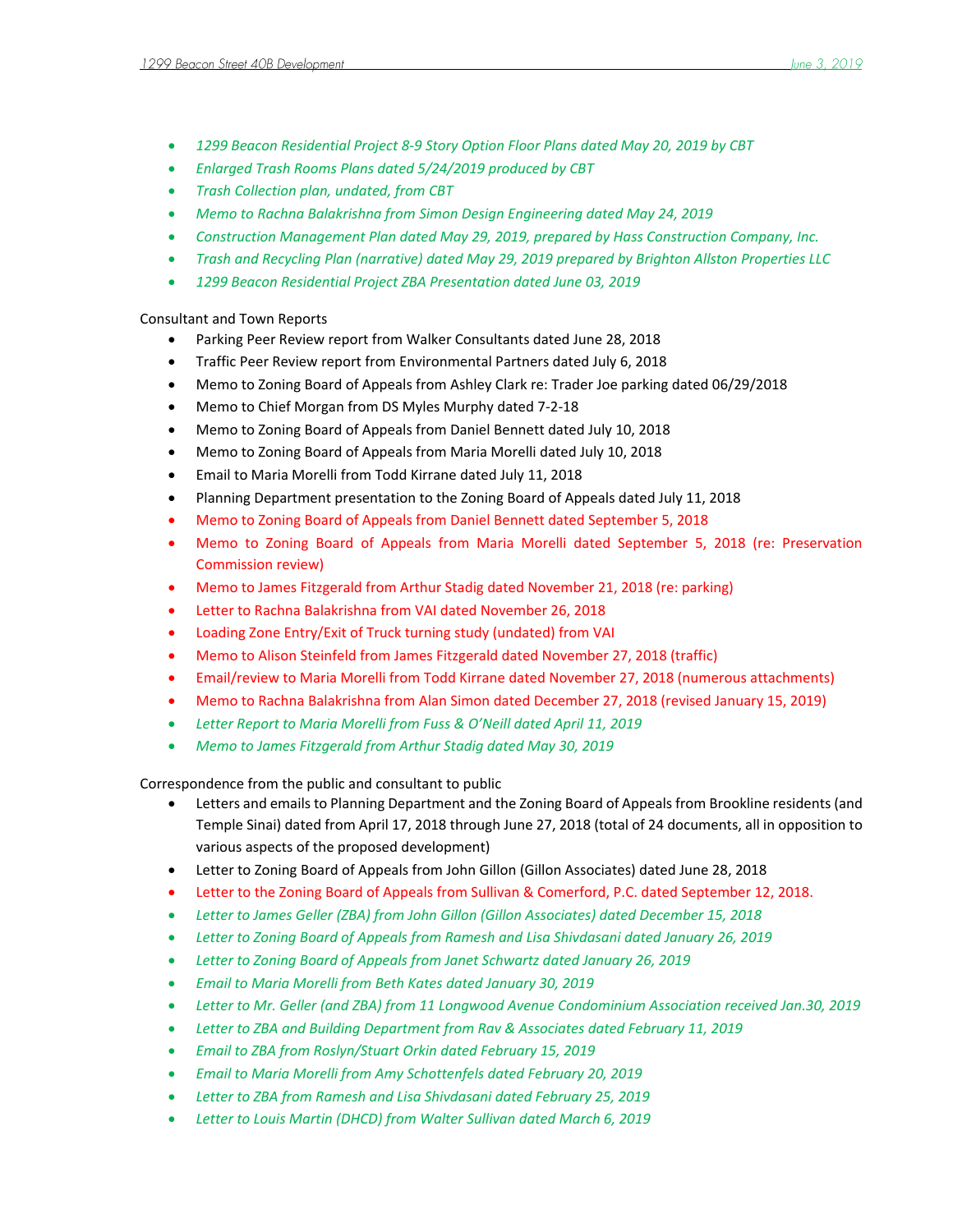- *Email to Maria Morelli from Nancy Doyle dated April 02, 2019*
- *Email to Maria Morelli from Myra Berloff dated April 21, 2019*

#### *Initial meeting at the site with the developer's design team and a representatives of the Town:*

This reviewer visited the site and surveyed neighboring areas on Friday, July 27. Attendees included the project's developer and architect, as well as Planning Department staff. The existing building was surveyed, and there were brief discussions of the plan set dated July 24, 2018.

## *Site visit and reconnaissance assessment of surrounding residential and nonresidential areas within 1/2 mile of the project site:*

The nearby neighborhood was walked and photographed by this reviewer.

#### *Consult with the Applicant's design team, as appropriate;*

Town Planning Staff and this peer reviewer met with the design team and developer on September 25 and December 14 to review project design progress. There was a conference call on November 29, 2018. *Additional meetings/contact with the design team happened at a ZBA hearing on January 30, 2019; a ZBA hearing on April 24, 2019; a ZBA hearing on May 1, 2019; and a design update phone conference with the development team and town staff on May 22, 2019 (at which time revised drawings were reviewed by a screen share).* 

### *Provide an oral presentation to the ZBA:*

This reviewer presented a preliminary report dated September 2, 2018 at a ZBA hearing on Wednesday, September 5, 2018.

*Additional comments related to revised designs were presented at the ZBA hearing on January 30th .* 

#### *Some preliminary comments regarding the site plan:*

- This reviewer's most significant concern regarding the site plan is on the Sewall Avenue face of the building. The streetwall along Sewall running from Longwood to Charles is challenging, largely because there is no consistent relationship of the various buildings to the street. The first two buildings on the north side of the street present the service sides of commercial uses, with significant parking fields in front that makes the transition between commercial and residential uses (which is the current condition at the third site, which is the subject property). After passing the rear of 1299, there is another commercial backside, closer to the street (the postal service loading area). The last structure before getting to Charles is the Temple Sinai, which is modestly set back from the sidewalk with a narrow landscaped area that frames three entries into the buildings (although the primary Temple façade is around the corner on Charles Street). The changes incorporated into the current scheme have addressed concerns about the pedestrian walkway/streetwall design. Most importantly, the southwest corner of the structure originally formed a sharpened, acute angle with the Sewall Street façade. The original Sewall at-grade-entry to the building was deeply shadowed under a large entry canopy. In the current scheme, the southwest corner been truncated, and the Sewall upper elevations have been moved further from the street, opening up the building entry to sunlight and plantings, and as importantly, has opened up the perceived spatial entry to Sewall Avenue. The massing that was lost along Sewall and the Trader Joes parking lot was relocated to create an additional residential floor across the footprint of the building (i.e., the massing was re-distributed in order to minimize negative impact). *Development of the streetwall along Sewall has continued to move in the direction of breaking down the scale of the massing and articulation of the building elements that are perceived from street level. The entry canopy has been cut back to allow more light at the pedestrian entry, the garage entry, and the loading area. Vehicular circulation, drop off, and loading functions have been improved and are diagrammed and described in narratives included in the current submission.*
- The south side of 1299's site is the transitional zone between commercial uses on Beacon and the multifamily uses on the other side of Sewall. The fully residential side of Sewall from its intersection with Longwood is more consistent with respect to setback from the sidewalk, but the scale and type of buildings is highly variable. The sequence going from Longwood: a 4.5-story multifamily, a 2.5- story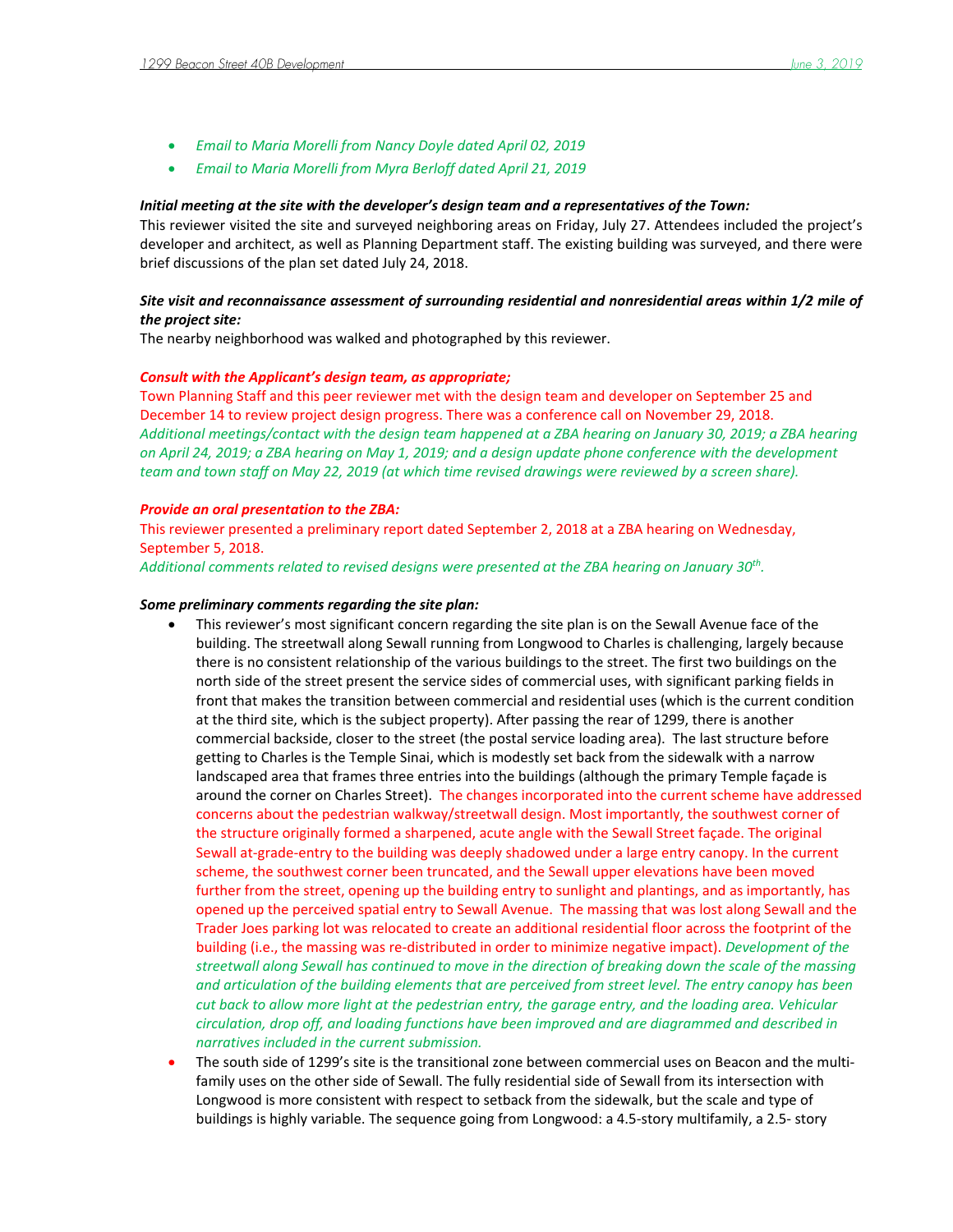woodframe, gable roof structure, a driveway back to another small scale home, a 7-story multi-family, and just past the Charles intersection, an 11-story residential high rise. However, while the height of the buildings is inconsistent, there are pedestrian-scale gestures made through building massing, detailing, hardscape, and landscaping. The current design has incorporated a pronounced step-back and strongly stated horizontal band at an elevation off of the street very similar to the existing structure across the street. With these features, plus the proposed landscaping at the 1299 building entry court, the two buildings, existing and proposed, work together to form an inviting gateway into Sewall off of Longwood (this feature could be greatly strengthened if it were possible to reshape some of the corner parking spaces in the Trader Joe lot….). *The lowest level stepback has been increased to 6 feet from 3 feet, and brought down to the top of the third floor (previously was at the fourth floor). Other stepbacks and material changes at higher levels effectively further break down the perceived (and actual) scale of the building. Importantly, the height of the building now stands at 8 and 9 stories.* 

- As currently envisioned, the 1299 Sewall Avenue setback varies somewhere between ten and fourteen feet because of the curvature of the road (it is not clear if the overhang at the vehicular and resident area encroaches into the setback indicated on the Atlas Map). The height of the elevation along Sewall is at least 122 feet (not including any parapet, which is not indicated on the Maximum Building Height diagram). The existing building directly across the street from this elevation appears to be more generously set back, and is well landscaped along its entire length. More importantly, the structure is only 4 to 4.5-stories tall. It is this reviewer's opinion that the placement of the proposed building, in such close proximity to the street, excessively constricts the street section. This tight setback is not successfully mitigated with any meaningful enhancements to the pedestrian realm. In fact, the treatment of the Sewall elevation exacerbates the "service drive" nature of that side of the street, virtually appropriating the street as 1299's driveway. See comments above regarding proximity to street. As far as the "service entry" feeling, design changes have largely mitigated that reading. This was achieved by making the central pedestrian entry to the building the most prominent façade feature. It is forward of both of the overhead doors, the ground plane landscaped, and the vehicular drop off drive eliminated, creating a direct connection from the sidewalk to the entry lobby. Take note that careful design of both the loading dock and parking entry overhead doors is critical in order to fully negate the service entry feeling. *Included in the latest materials are design studies for potential aesthetic treatment of the service doors to the garage and loading area. The interior space at grade level on Sewall will now function as a workout space, which will likely activate the street more than the meeting room that was previously proposed.*
- Note that the PEL issued by MassHousing states "the Applicant should be prepared to address specific concerns…and to discuss possible modifications to building plans and elevations aimed at improving its integration into the surrounding neighborhood." (at time of issuing letter the project was 74 units). In this reviewer's opinion, in addition to being poorly integrated, the current 1299 plan also sets a poor street-making precedent for any future development that may happen on the adjacent sites. The current proposal is significantly better integrated through building massing, dimensional referencing of nearby existing buildings, setbacks, step-backs, and landscaping. This is the case for both the Beacon Street and Sewall Avenue elevations. On the Sewall side, the ground level façade has been activated with an expanded entry lobby and a club/meeting room. The Beacon Street side has been modified by placing the restaurant use at grade (5000 SF), with the retail space moved to the second level (5500 SF). This was reversed in the original scheme. This change places the most visually and physically accessible commercial space façade activated for more hours/day. *The ground level commercial space has been reduced to 3859 SF, and will no longer be a restaurant use. Second floor area on Beacon is now a proposed 2800 SF commercial space instead of amenity space for building residents. Both of the commercial spaces are characterized as "low intensity."*
- Given the very tall floor to floor height on the first two levels, the streetscape would greatly benefit from setting back all residential levels 3 through 10 (note that this is the proposed massing approach on the Beacon Street elevation where the building sets back at the third, and again at the ninth floors). More shaping of the massing of the south end and stronger horizontal expression is another mitigation strategy that should be explored (potentially increasing the setback at all levels and stepping the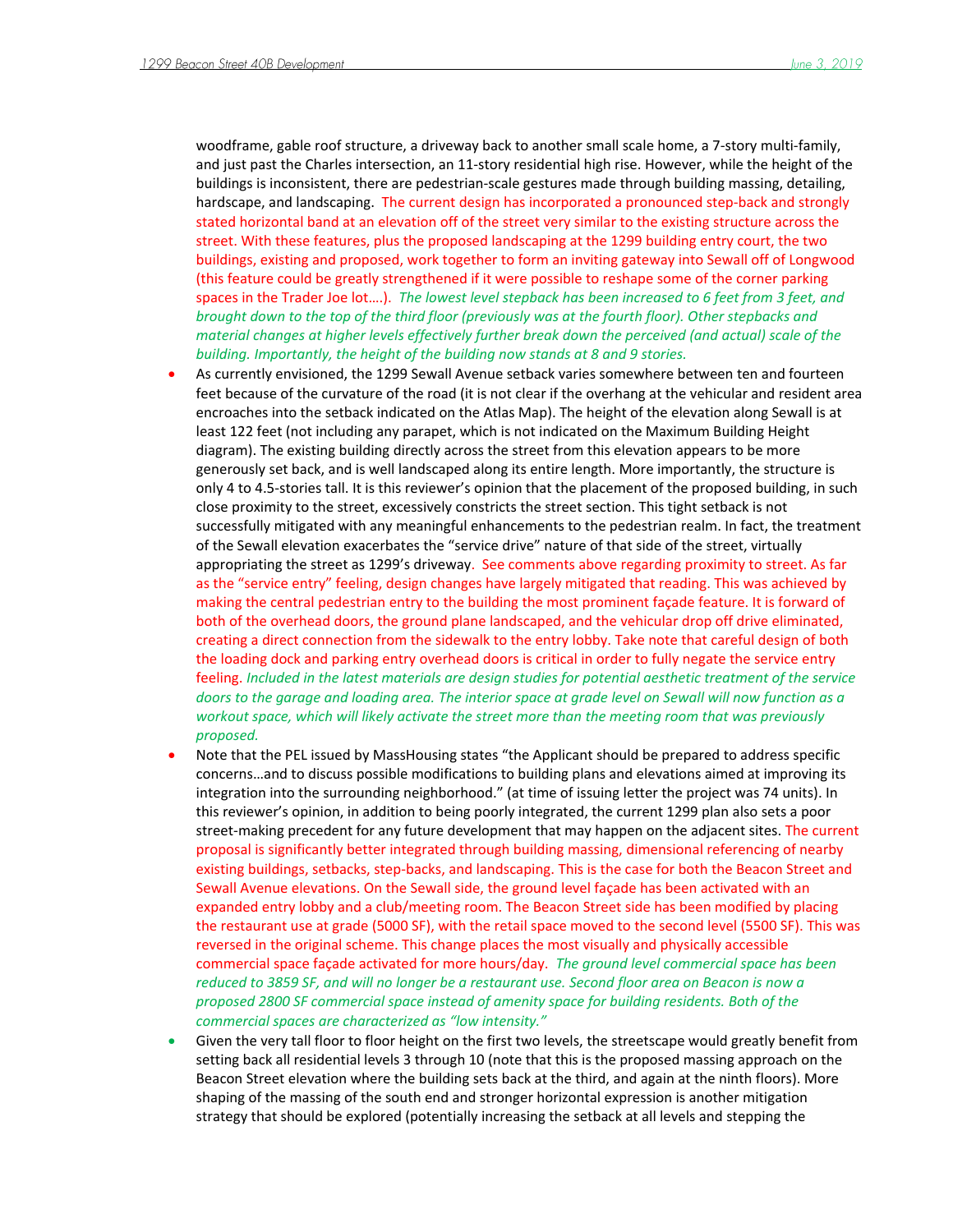footprint to better follow the curve of the street). This suggestion has been incorporated in the 1/20/19 design. *The size of the lower level stepback has been increased, and the façade of levels two through eight has been stepped back to "follow the curve" of Sewall.* 

- Shadow impact on Sewall would be reduced with an increased setback from the street and step backs at upper levels. According to shadow studies from June 4<sup>th</sup>, 2018 (old massing) and November 28<sup>th</sup>, 2018 (which depicts roughly the same massing as the 1/30/19 design), impact on Sewall Avenue and its sidewalks to the east of 1299 is limited to afternoon hours, all seasons. The changes in massing have significantly improved the negative impact of these shadows. Early morning shadow impact to the Trader Joes parking field (which is minimal) is also diminished with the new massing, but not dramatically. *This reviewer has not seen revised shadow studies based on the current proposed massing. The most significant changes would result from the drop in the overall height of the building (vs.changes in stepbacks).*
- Rethinking the drop-off drive configuration (which might include narrowing of the one-way entry and relocation of columns) may make it possible to increase the length of the landscaped area along Sewall Avenue. This suggestion has been incorporated in the 1/20/19 design. *Design of the drop off area appears to be functionally significantly more successful than previous iterations. A pattern is rendered on the drop-off/entry area (which is part of the roof of the parking level), but actual materials are not called out. Care should be taken to ensure high quality, attractive materials that contrast with the public walkways and street paving.*
- Setback on Beacon Street side that provides a continuation of the wide sidewalk on the adjacent site to the west is appropriate. This feature remains part of the 1/20/19 design. *No apparent changes.*
- It appears that useable outdoor space is limited to outdoor terraces and roof decks. Given the urban setting and nearby public open spaces, combined with the target population of the building, this approach probably makes sense. However, consideration should be given to increasing the indoor amenity space for the residents and their guests (see building design comments below). A Club/Meeting room has been added to the Sewall Avenue side of the building. Second level resident amenities remain very similar, although the Leasing Office is no longer indicated. Is one required? *Outdoor amenities appear to be limited to balconies that are located outside of six of the dwelling units. Not clear if they will be subdivided/privatized (as has been indicated in previous plans). Indoor amenities now include entry lobby, fitness and yoga areas, mail and package rooms, gallery/lounge area, co-working space, and management area.*
- Minimal residential-level side setbacks on the northern wing of the building will be problematic if similar scale buildings are developed on the neighboring sites. This does not appear to have changed in the new scheme. *Property line setbacks on the residential levels to the east and west vary between 5 and 6 feet in the northern wing of the building, and 10 to 15 on the southern wing. Only proposed unit that would currently be negatively impacted is #205 that partially looks out to east wall of the three story 1309 Beacon.*
- Is any bicycle parking provided on the site? (there appears to be no bike parking indicated within building either). January 20, 2019 plans indicates a small bike rack on Sewall, and resident bike storage for 18 bikes in two rooms on the upper two parking garage levels (9 spaces per room). This is ratio of less than one bike for every 5-units, which seems very low. City of Cambridge would require 83 spaces for typical rental property, 40 if the units were considered to be "elder oriented" (which does not seem to be the case for 55 year-olds). To these "Cambridge resident counts" should be added additional spaces for employees of the restaurant and retail spaces. *No apparent change.*
- Is there a proposed system for notifying pedestrians when cars are exiting the parking garage? Not known.
- No site lighting plan has been provided. Some designations for some of the building lighting are indicated on the Landscape Plan. More information would be required for a detailed analysis. *No apparent change.*
- This reviewer does not know the resolution of the issue of egress from neighbors building and the degree to which it impacts 1299's plan. Still unknown. Building Commissioner memo from September 5, 2018 states that "If the applicant were to submit the current plans for a building permit, or if the violation at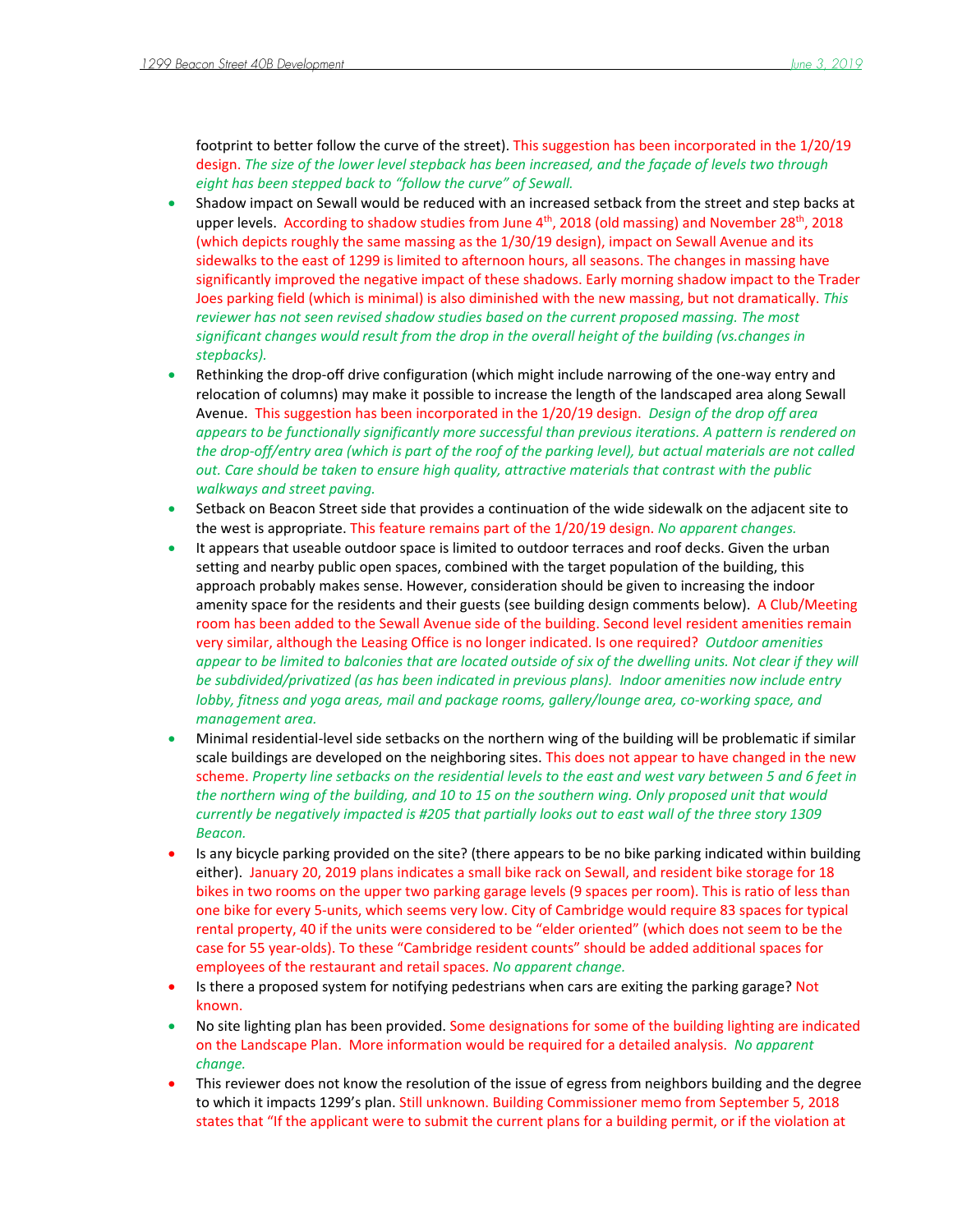1297 Beacon remains unresolved by that time, I would deny the building permit application because the project would not comply with the State Building Code and therefore is not safe", and goes on to say "The plans for 1299 could be revised to provide a passageway (egress 50 feet away from building) to a public way in compliance with the State Building Code." *This reviewer not aware of status of issue.*

## *Some preliminary comments and questions regarding the building designs:*

- As noted above in connection with the site design, the building's scale, massing, and proportions, combined with nearness to Sewall Avenue, creates an unsatisfactory transition from the commercial frontage along Beacon and the residential streetscape of the south side of Sewall. Generally, the massing on Sewall is blocky, too shear-faced and monolithic, with most of its pedestrian-level frontage dedicated to service side functions. The volume needs to be better sculpted to help integrate the building into the neighborhood. At street level, too many critical functions are packed into too little space. These issues have been remedied in the current design, pending review of overhead loading dock and parking doors. *Additional changes in design reflect further "sculpting" of the massing to help building's tie-in to street, particularly on the Sewall side.*
- The residential entry, that should have a meaningful connection to the street, is tucked back something like fifty feet under an overhang. No apparent attempt is made to relate to the existing structures on Sewall Street with respect to materiality, scale, or function, any of which could help enhance the pedestrian environment (which will be more intensely inhabited with the introduction of this structure). By contrast, the proposed Beacon Street elevation is articulated in a way that is sensitive to the existing public realm through setback, step backs at two levels, and an overall proportioning and façade organization that is very similar to its nearby "soulmate" building at 1284 Beacon (a mixed use, multistreet-facing structure of similar scale). Largely resolved, as noted above. *Pulling back of overhang improves light at entry. Further activating of façade by program change to fitness room, as well as ideas for overhead door treatment improve relationship of building to Sewall. No apparent changes to Beacon entry areas.*
- While successful as far as setback, step back, proportions, and scale, the Beacon Street front entry piece's façade treatment is "overblown" on the commercial side, and too understated at the residential entry. The 35-foot tall "Apple Store" glass façade seems out of scale for the size, and likely type of commercial spaces it will serve. While perhaps not regulated by historic district standards, the proposed façade seems more "appropriate" for Manhattan than Coolidge Corner. This aspect, along with several others, were commented on in the Maria Morelli memo from September 5, 2018 that summarizes the Preservation Commission's review of the project. The January 20 revised Beacon Street façade design has improved the scale by subdividing the large glass area that serves to emphasize a one-story commercial reading. In addition, a more inviting residential entry is proposed. The new drawings call out a terra cotta façade system that reference existing nearby masonry structures on Beacon Street. *Façade has been modified in newest iteration, but no mention of change of materials from what was previously proposed.*
- Notwithstanding serious concerns related to the blocky proportions and lack of street-making elements of the Sewall Avenue half of the building, the differentiation of the "front and back" of the overall structure through color variation, "column" spacing and rhythm, window pattern, horizontal delineations, and corner treatments is effective. The building is successfully broken up into more "digestible" pieces that can help address the two-front nature of the project site (again, similar to its "soulmate" at 1284 Beacon). This remains the case with the new design. *Modification of massing associated with lowering the building to a maximum of 9 stories, particularly the integration of the 9th floor single level piece into the main massing has strengthened the reading of the "front and back" elements.*
- As was noted by the building commissioner, a preliminary building code analysis is important, particularly relative to percentage of allowable openings where setbacks are minimal. The developer has submitted building elevations with façade material area takeoffs that seem to indicate that there are no issues with proposed percentage of openings. However, this reviewer would request some additional information or clarifications to the code analysis: *A more detailed code review will be required by the building department prior to review for building permit*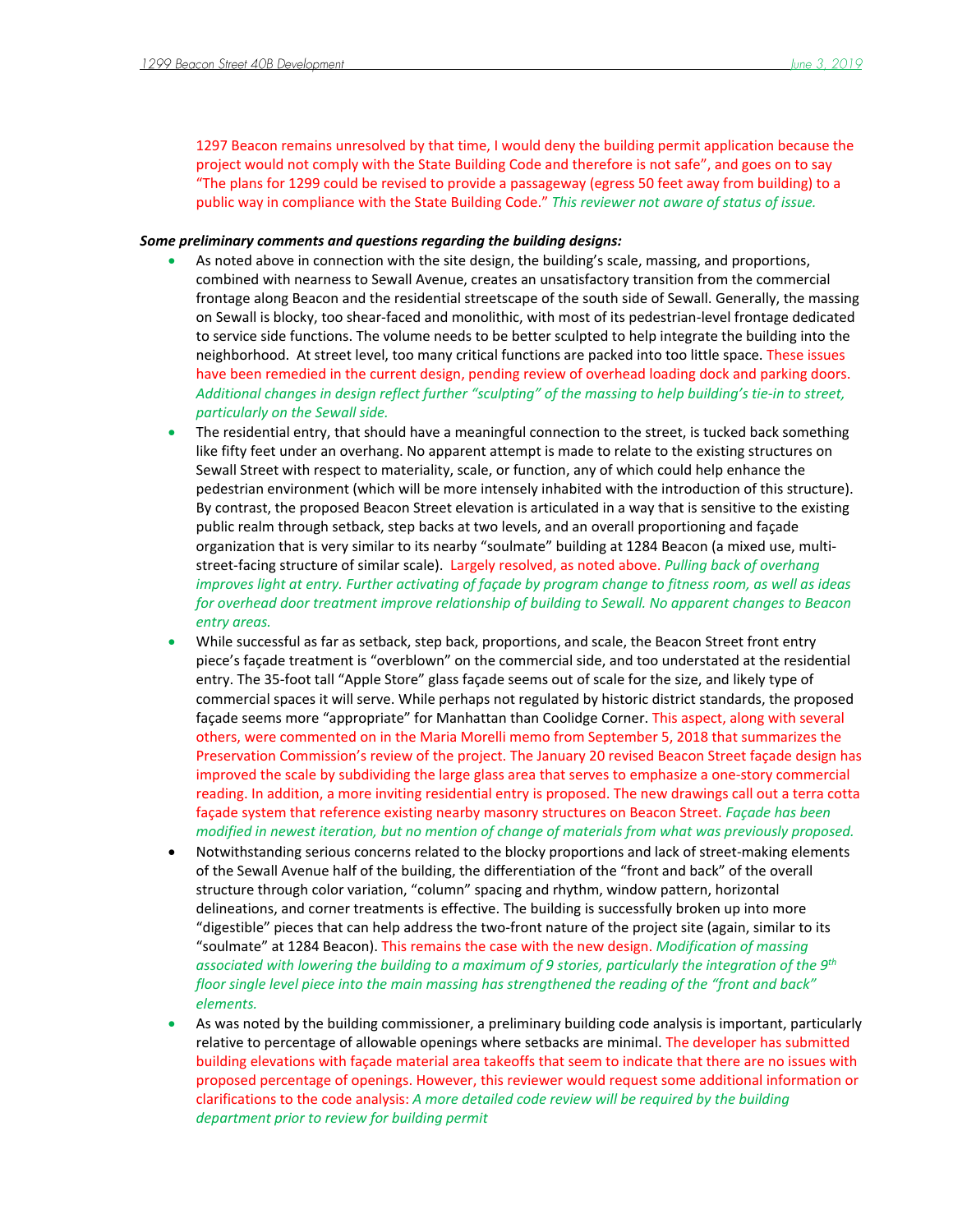- o There does not appear to be a code citation(s) detailing requirements related to the proposed 2 story podium construction.
- $\circ$  The 9<sup>th</sup> edition was adopted in October of 2017. Memo states that the 9<sup>th</sup> is "planned to be adopted" (10<sup>th</sup> edition of the code may be adopted in 2020).
- o Current Fire Code is an amended version of the 2015 Edition of NFPA 1 (not 2012 as stated). This change occurred on January 1 of 2018.
- o Construction type is noted as Type 1B in most locations, but Table 601 highlights the column designated IIA.
- Balconies appear to project further into setbacks. It does not appear that the new design includes balconies. To be confirmed by developer. *No projecting balconies in current design.*
- There is no area designated on the plans for visitor and shopper bike parking or storage for residents. See notes above about inadequate bicycle parking. *No apparent change.*
- As noted above, a number of critical building functions are packed into a small space on the Sewall side. A few comments: (1) It is likely that the transformer vault will need an overhead door to the outdoors (it is not likely that the vault can be buried in the drive, as there is a parking below). Transformer is no longer on the Sewall elevation. Not clear to this reviewer where it went. *Transformer vault and switchgear room located in top floor of parking garage* (2) A combination of setting back upper floors (thereby eliminating the deep overhang) and moving the residential entry forward could result in a more inviting street façade. This has been done. *Additional modifications have been made and commented on above.* (3) This reviewer does not concur with the opinion that it is desirable to connect a retail corridor to Sewall Avenue. The fundamental issue with that elevation is too many functions are trying to be accommodated! The retail space is now on the second level, apparently accessible only from Beacon Street (with a second emergency egress path through the residential common area). Ground level restaurant space appears to be the same arrangement. *See comments above re: commercial uses.* (4) Is a covered residential drop off necessary? It creates the need for more paved area and makes a pleasant transitions zone very difficult. There is no longer a covered residential drop off. *Overhang has been cut back to improve light at entry area.*
- Cutting back the southwest corner of the building over all floors will bring light into the Sewall entry zone. This suggestion is incorporated into the January 30, 2019 plans. *See comments above re: additional changes in current submission.*
- What will treatment of long, tall blank walls facing parking lots on both sides be? Artwork? Planted walls? Current plans indicate a planted wall on the west (Trader Joe) elevation. No apparent design approach other than landscape plantings is indicated on the east-facing blank elevation (even though this will be very visible to walkers on Sewall). More detail should be provided. *East ground level elevation now indicating what appears to be louvers let into wall that is rendered in same terra cotta tones as upper elevations (no material callouts). At second level, appears to be planted trellis structures.*
- What is the proposed nature of mechanical equipment screening? The top of the building will be visible from a long distance away. Description of mechanical screening on rendering is limited to note that says "articulation." Elevations show that It is fifteen feet tall, which seems very high. Studies should be provided to assess how high screen actually needs to be given necessary rooftop equipment. Materiality and detailing is very important for any visible areas as significant as this is. *No apparent change.*
- No material call outs are on included on building elevations. Current proposal is that most areas of the building are clad in "2-tone terra cotta" panels. Assuming high-quality material and installation, this would be a very attractive, long-lasting, solution with tie-in to existing context. *Materials need to be designated on all building elevations.*
- Height of residential building across Sewall as seen in bird's eye view in July 24 seems out of scale (too tall). Access to current SketchUp model with nearby context would greatly assist in review of proposed building and its impact on the public realm. No longer an issue. *No change.*
- Elevator lobby may need to be isolated on all floors. Not clear what approach to this is. Should be addressed in more detail in the code analysis. *Presumably will be resolved in design development.*
- **•** Trash room seems small given that it may have to accommodate commercial uses (some space within commercial areas could be designated as trash areas, along with other typical core elements). Trash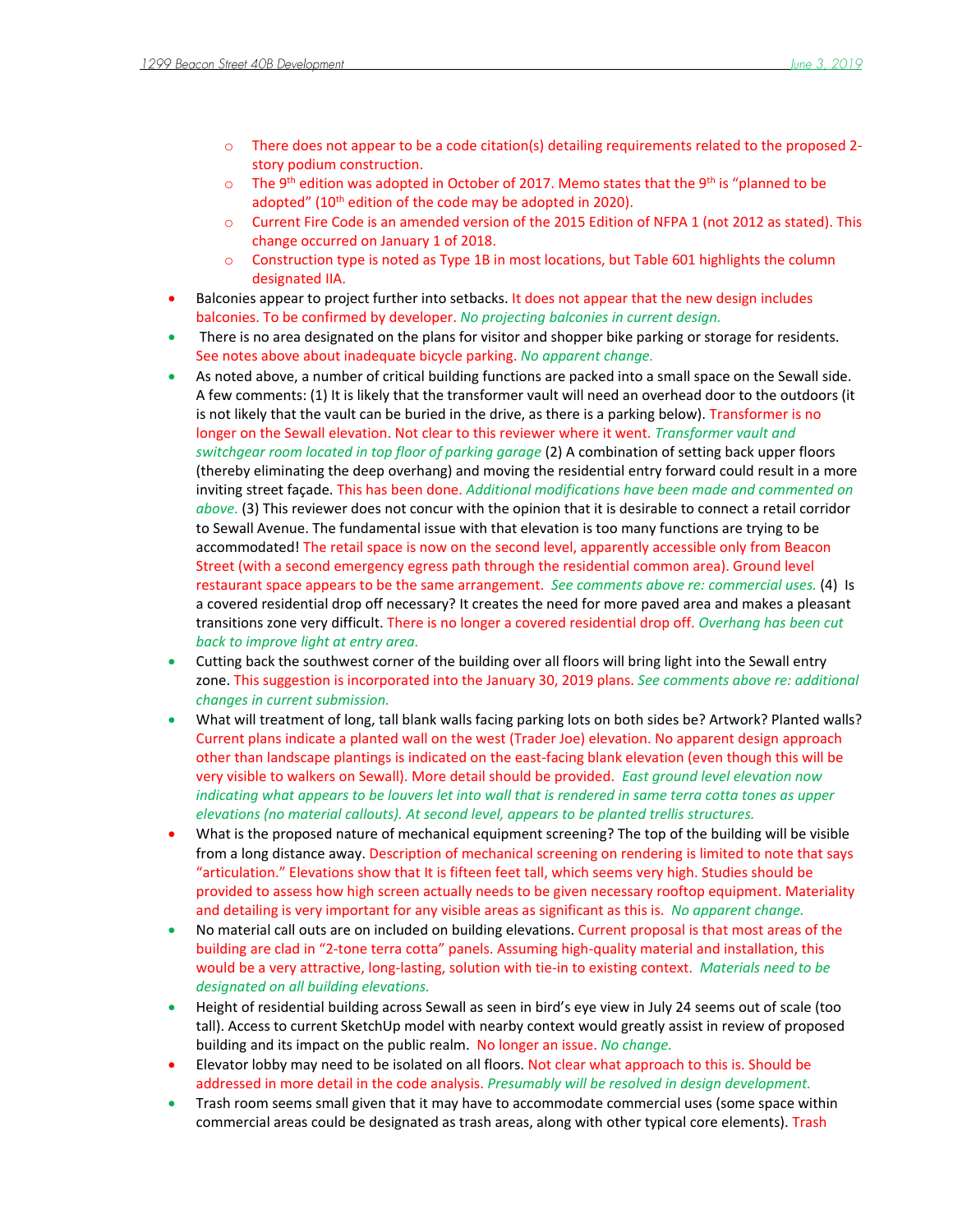room locations, sizes, transit by elevator(s), etc. for all uses in the building must be described in a detailed memo to facilitate analysis by this peer review and others. *Narrative and detailed trash room plans are included in current submission. Plan remains to haul dumpsters up parking garage ramp with small tractor and place in loading area for scheduled pick-ups. While not optimal from a management perspective, this is superior to placing trash room at ground level taking up façade space.* 

- Are there designated parking attendant office and bathroom spaces? Current plans do not appear to indicate any stacker parking, which may preclude the need for a parking attendant (??). Developer to confirm intent. *All spaces are self-parked in current plans.*
- Consideration should be given to enhancing resident amenities indicated on second floor. In particular, given proposed population of building, a community space suitable for supervised child play space may be desirable. No change from previous plans. *No change. Re-purpose "yoga" room?*
- Square footage dedicated to fitness may be excessive given unit count. Fitness area on second level has been sub-divided to include a yoga/spin space that takes up 300SF of the original 1371SF. *Current plans look more realistic.*
- Not clear what catering kitchen and demo kitchen are. No change. *No longer in scope.*
- Unit plans are limited to rectangles with square footages indicated. More detailed plans for two unit types have been provided. *New detailed plans corresponding to current plans should be submitted.*
- No indication of where affordable and accessible units are proposed. No change. *No change.*
- Planning Department memo notes that the blocking of windows at 1297 should be mitigated through increased setback from the lot line. This reviewer concurs that this should be addressed. Setback appears to have been minimally increased. *No apparent change.*

## Various other comments:

- *Energy efficiency*: No information available at this point for review. Brookline has adopted the energy Stretch Code, which will ensure a relatively high level of sustainability, at least from an operating perspective. *No change.*
- *Exterior lighting*: As noted above, some lighting was indicated on the landscape plan. New, more detailed lighting plan, fixture specs, etc. will be required as the documents advance. *No change.*
- *Feasibility of incorporating environmental and energy performance standards in the design, construction and operation of the buildings, such as standards required for LEED certification*: No information that expresses the developer's desire to design and construct to a third-party-verifiable level is included in the application materials. *No change.*
- Given population of building, this building is a good opportunity to incorporate Universal Design elements. *No change.*
- Given the scale and intensely urban setting of the proposed development, as well as the constrained site area available for layout, a Construction Management Plan should be submitted for review. *A preliminary, site-specific plan was submitted with current materials. The report includes a Phase 1 site logistic plan that is informative, however, very little detail is provided for projected construction logistics (for example, placement of crane(s) or other large equipment, storage, etc.). Report indicates that parking lane and sidewalk will be closed to public access for potentially as long as two years.*
- Six electric plug-in parking spaces for building residents is very light, given likely building population and current trends in automobile design. *No apparent change.*
- While plans are still very schematic, accommodation for restaurant venting chase(s) should be indicated. *Restaurant no longer in scope.*
- Has the Fire Department reviewed the current plans? *This reviewer is not aware of FD comments.*
- The Transportation Division of DPW recommends that the developer providing funding for safety improvements at the intersection of Sewall and Longwood, as well as increasing parking spaces to compensate for those lost to create the new parking garage and loading area curb cuts. *Not aware of any changes.*
- Transportation also recommends that the project comply with the Transportation Access Plan Guidelines, including transit screens, MBTA and Blue Bike subsidy, and at a minimum, requiring conduit and